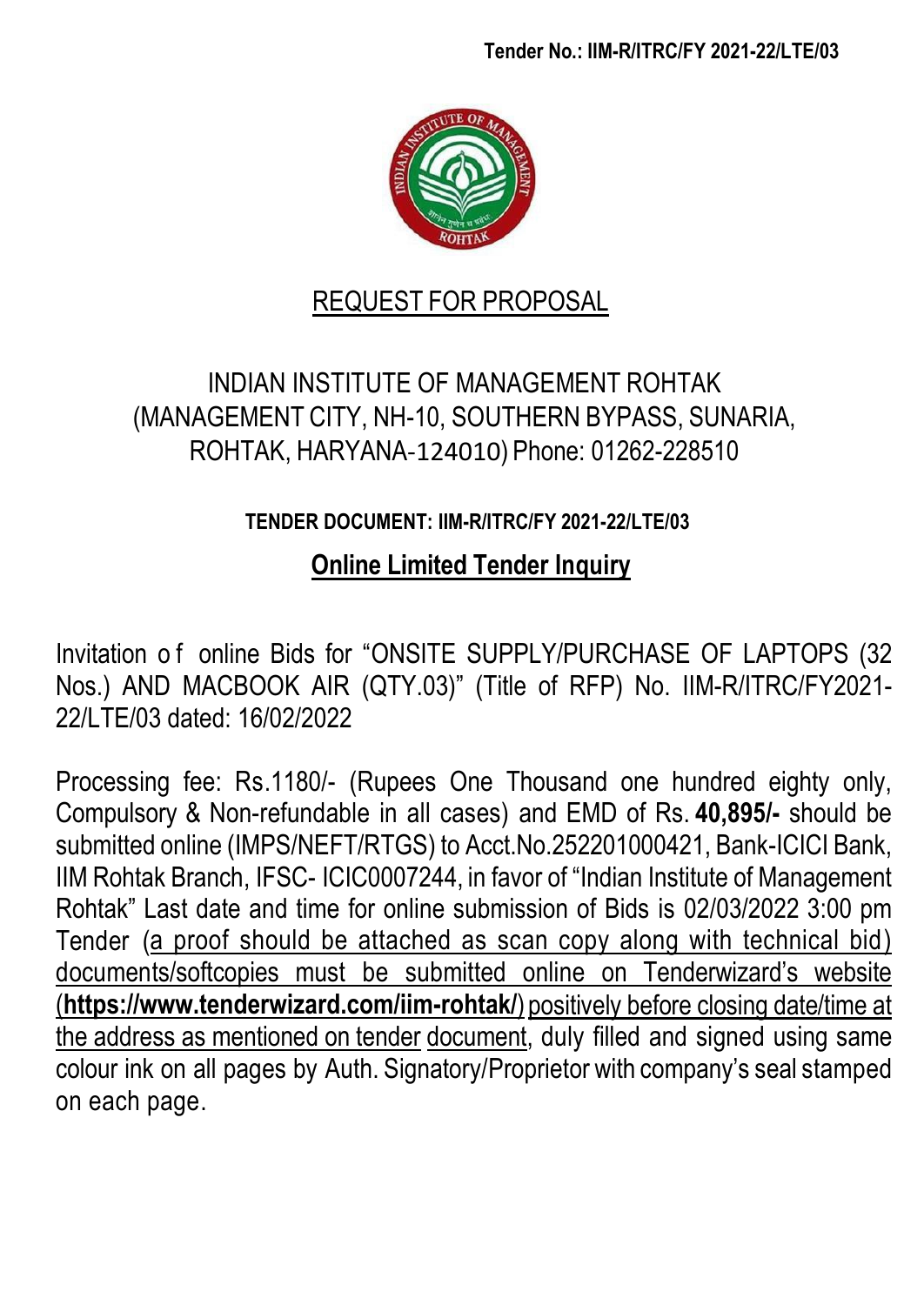### **Brief description f Proposal**

1. **Online bids/tenders are invited for** "**Onsite Supply/Purchase of Laptops (Qty. 32) and MacBook Air (Qty. 03)" (Title of RFP) No.IIM-R/ITRC/FY2021-22/LTE/03 dated:16/02/2022**

### **Online bids must be submitted on Tenderwizard's website (<https://www.tenderwizard.com/iim-rohtak/>**

**Laptops only of HP/Dell/Lenovo/ASUS and MacBook Air of Apple OEM"** as per the details listed in Part III of this RFP, under which the competent & interested sellers shall supply the ordered items at New Campus of IIM Rohtak, (at Management City, NH-10 Southern Byepass, Sunaria, Rohtak, Haryana PIN-124010) as per the details listed in Part III of this RFP.

| Summary of important dates and details |
|----------------------------------------|
|----------------------------------------|

| SI. No. | <b>Information</b>                                                        | <b>Important Dates/Time</b>                                                                                                                                                                                                                                                                                                                                                                                                                                            |
|---------|---------------------------------------------------------------------------|------------------------------------------------------------------------------------------------------------------------------------------------------------------------------------------------------------------------------------------------------------------------------------------------------------------------------------------------------------------------------------------------------------------------------------------------------------------------|
|         | Date of Publishing/Hosting of Tender                                      | 16/02/2022                                                                                                                                                                                                                                                                                                                                                                                                                                                             |
| 2.      | Date/Time of closing of Online Tender submission 02/03/2022 at 3:00 pm    |                                                                                                                                                                                                                                                                                                                                                                                                                                                                        |
| 3.      | Date/Time of Opening of Bids (Technical/financial   02/03/2022 at 3:30 pm |                                                                                                                                                                                                                                                                                                                                                                                                                                                                        |
| 4.      | Processing Fee (Non refundable)                                           | Processing fee: Rs.1180.00 (Rupees One Thousand one hundred eighty only) should be<br>submitted online (IMPS/NEFT/RTGS) to Acct. No. 252201000421, Bank-ICICI Bank, IIM<br>Rohtak Branch, IFSC- ICIC0007244, in favor of "Indian Institute of Management Rohtak",<br>or by NEFT (Compulsory & Non-refundable in all cases) There is no relaxation of<br>processing fee for MSME. Bids without processing fee (Rs.1180/-) will not be considered.                       |
| 6.      | Refundable                                                                | Bid security/EMD(Earnest Money Deposit) Bidders are require to submit a "Bid Security (EMD) of Rs.40,895/- it should be submitted<br>online(IMPS/NEFT/RTGS) to Acct. No. 252201000421, Bank-ICICI Bank, IIM Rohtak<br>Branch, IFSC-ICIC0007244, in favor of "Indian Institute of Management Rohtak".<br>Accepting that if they withdraw or modify their bids during period of validity etc., they will be<br>suspended for the Time specified in the tender documents. |
| 7.      | Approximate Tender Value (In Rs.)                                         | Rs.20,44,745/- (Rupees Twenty Lakhs Forty Four Thousands, Seven Hundred Forty<br>Five) Excluding                                                                                                                                                                                                                                                                                                                                                                       |
| 8.      | Period of validity of Tender/Bids                                         | Minimum 90 days from closing date.                                                                                                                                                                                                                                                                                                                                                                                                                                     |
| 9.      | Online bid opening                                                        | Room No.101 (First Floor), Administrative block of IIM Rohtak (New Campus at                                                                                                                                                                                                                                                                                                                                                                                           |
| 10      | Delivery Time                                                             | Eight (8) days from the issue of purchase order                                                                                                                                                                                                                                                                                                                                                                                                                        |

2. The address and contact numbers for seeking clarifications regarding this RFP are given belowa. **Queries to be addressed to**:

System Administrator, Indian Institute of Management Rohtak

systemadmin@iimrohtak.ac.in

- b. **Postal address:** Indian Institute of Management Rohtak (Management City, NH-10, Southern Bypass, Sunaria, Rohtak, Haryana-124010).
- c. **Name/designation of the contact personnel:** Systems Administrator
- d. **Telephone numbers of the contact personnel**: 01262-228510
- e. **E-mail ID of contact personnel**: systemadmin@iimrohtak.ac.in
- 3. This RFP is divided into five Parts as follows:

**a. Part I** – Contains General Information and Instructions for the Bidders about the RFP such as the time, manner of submission and opening of tenders, validity period of tenders, etc.

**b. Part II** – Contains essential details of the items/services required, such as the Schedule of Requirements (SOR), Technical Specifications, Delivery Period, Mode of Delivery and Consignee details.

**c. Part III** – Contains Standard Conditions of RFP, which will form part of the Contract with the successful Bidder.

**d. Part IV** – Contains Special Conditions applicable to this RFP and which will also form part of the contract with the successful Bidder.

**e. Part V** – Contains Evaluation Criteria and Format for Price Bids.

4. This RFP is being **issued with no financial commitment** and the IIM Rohtak (the buyer hereafter) reserves the right to change or vary any part thereof at any stage. **Buyer also reserves the right to withdraw** the RFP, should it become necessary at any stage.

#### **Part I – General Information**

**1. Last date and time for online submission of the bids:** Tenders have to be submitted on 02/03/2022 at 3 pm

(Date to be mentioned in the format of DD/MM/YYYY) Processing fee: Rs.1180/- (Rupees One Thousand one hundred eighty only, Compulsory & Nonrefundable in all cases) and EMD of Rs.40,895/- should be submitted online (IMPS/NEFT/RTGS) to Acct. No. 252201000421, Bank-ICICI Bank, IIM Rohtak Branch, IFSC- ICIC0007244, in favor of "Indian Institute of Management Rohtak" bids must be uploaded online by the due date and time as given above online. The responsibility to ensure this lies with the Bidder.

**2. Manner of submission of bids**: B ids should be submitted online on Tenderwizard's website: **[\(https://www.tenderwizard.com/iim](https://www.tenderwizard.com/iim-rohtak/)[rohtak/\)](https://www.tenderwizard.com/iim-rohtak/)** at the URL given above by the due date and time. Bid documents. Bids sent by Fax, E-mail or by post will not be considered. No bids/tender will be considered if bids are not submitted online.

3. Time and date for opening of online bids: on 02/03/2022 at 3:30 pm (If due to any exigency, the due date for opening of the bids is declared a closed holiday, the online bids will be opened on the next working day at the same time or on any other day/time, as intimated by the Buyer)**.**

### **4. Website for Tender online Tender: [https://www.tenderwizard.com/iim-rohtak/\)](https://www.tenderwizard.com/iim-rohtak/)**

**5. Place for opening of online tender:** Room No.101 (First Floor), Administrative block of IIM Rohtak (New Campus at Sunaria, Rohtak, Haryana PIN-124010) Through Tenderwizard website in online mode.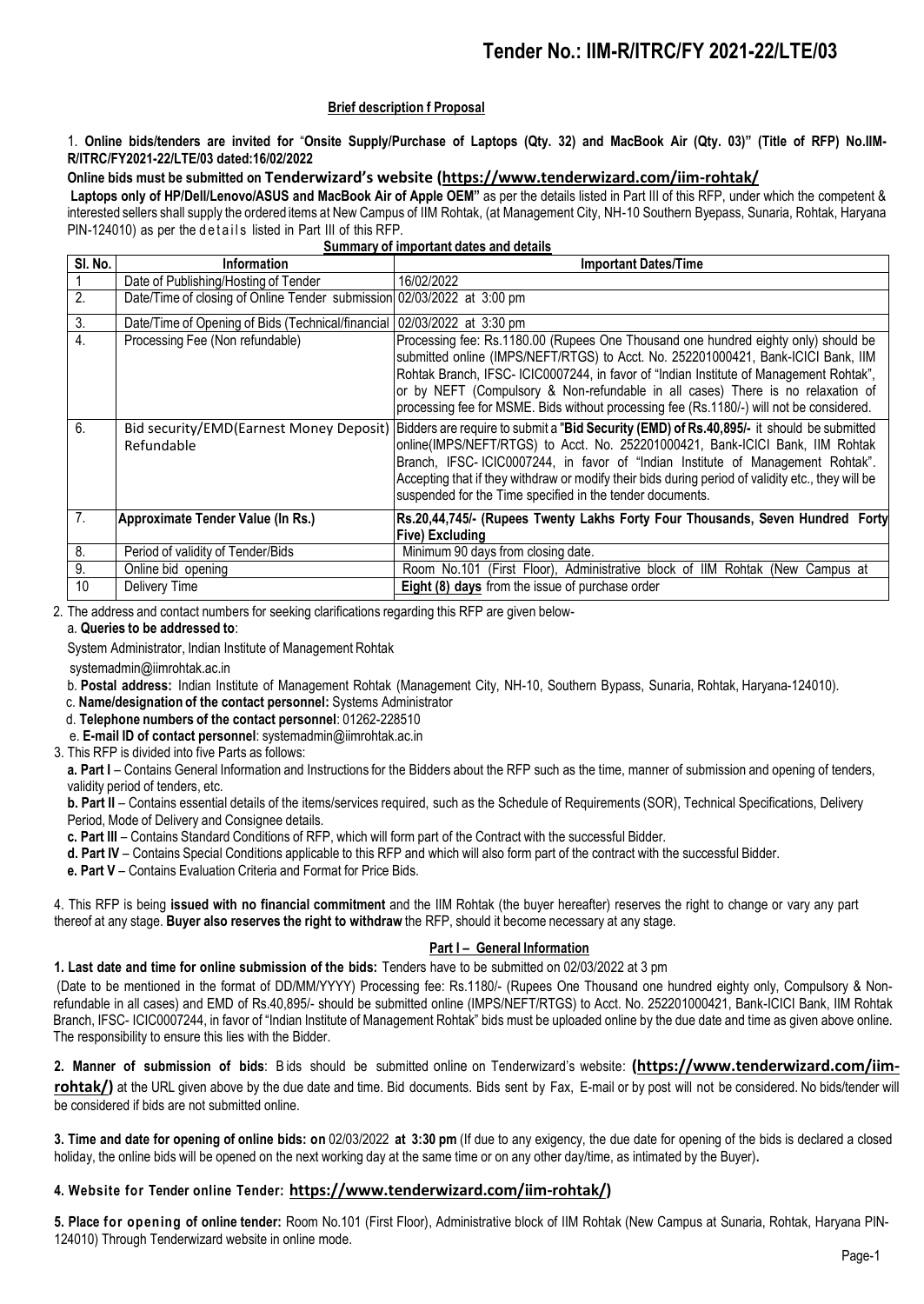**6. Two bid system-Yes,** Bids have to be submitted in online consisting Technical bid and Commercial Bid, and would be opened online on the date and time mentioned above. Online Bids/tenders of only those firms will be evaluated, which will be found competent/suitable after the verification of the online bids by the duly appointed tender committee does technical-commercial evaluation. Technical Bids will be evaluated first. Commercial Bids of only technically qualified bidders' will be opened.

**7. Submission of online Bids –** Bids with all supporting documents should be submitted by bidders online on their original memo/letter pad, furnishing details like GST number, Bank address with NEFT Account if applicable, etc. and complete postal & e-mail address of their office with all selfattested/signed copies of relevant document proving their credentials including audited balance sheets (as asked/mentioned below) and with Processing fee: Rs.1180/- (Rupees One Thousand one hundred eighty only, Compulsory & Non-refundable in all cases) and EMD of Rs.40,895/- should be submitted online (IMPS/NEFT/RTGS) to Acct. No. 252201000421, Bank-ICICI Bank, IIM Rohtak Branch, IFSC- ICIC0007244, in favor of "Indian Institute of Management Rohtak, positively before closing date/time as mentioned on tender document.

### **Bids should be submitted online on Tenderwizard's website [\(https://www.tenderwizard.com/iim-rohtak/](https://www.tenderwizard.com/iim-rohtak/)**

| SI. | Information required                                           | Details to be furnished by the proposer/bidder |                                                                         |                    |
|-----|----------------------------------------------------------------|------------------------------------------------|-------------------------------------------------------------------------|--------------------|
|     |                                                                |                                                | (Please upload/attach scanned copies self-attested & stamped supporting |                    |
|     |                                                                |                                                | documents as filled in below to prove your credentials)                 |                    |
| 01. | Name of Firm                                                   |                                                |                                                                         |                    |
| 02. | Nature/name of business                                        |                                                |                                                                         |                    |
| 03. | Shop/Company Act. registration no & date of reg.               |                                                |                                                                         |                    |
| 04. | Registered office address                                      |                                                |                                                                         |                    |
| 05. | Phone of Registered office                                     |                                                |                                                                         |                    |
| 06. | Other offices address with Cont. No./Person Name               |                                                |                                                                         |                    |
| 07. | Website/Email ID of Firm                                       |                                                |                                                                         |                    |
| 08. | Name of Proprietor/Managing Director                           |                                                |                                                                         |                    |
| 09. | Contact no of Proprietor/Managing Director                     |                                                |                                                                         |                    |
| 10. | PAN No. of Firm/Proprietor                                     |                                                |                                                                         |                    |
| 11. | GST registration no. of Firm if applicable                     |                                                |                                                                         |                    |
| 12  | Firm's Bank account/NEFT details with IFS Code                 |                                                |                                                                         |                    |
|     | (attach ECS mandate or copy of cheque)                         |                                                |                                                                         |                    |
| 13. | Annual Turnover of the company in Rupees (Please attach)       | FY 2018-19 (In Rs.)                            | FY 2019-20 (In Rs.)                                                     | FY 2020-21 (in Rs) |
|     | proof/audited balance sheet copies of previous three financial |                                                |                                                                         |                    |

**8. Clarification regarding contents of the RFP:** A prospective bidder who requires clarification regarding the contents of the bidding documents shall notify to the Buyer in writing about the clarifications sought not later than 2 (two) days prior to the date of opening of the Bids. Reply to the queries and their clarification by the purchaser will be updated on [www.iimrohtak.ac.in](http://www.iimrohtak.ac.in/) and [www.eprocure.gov.in,](http://www.eprocure.gov.in/) **Tenderwizard's website [\(https://www.tenderwizard.com/iim-rohtak/](https://www.tenderwizard.com/iim-rohtak/)** only; all interested parties/bidders are required to visit the given websites on regular intervals for latest updates/developments.

**9. Modification and Withdrawal of Bids:** A bidder may modify or withdraw his bid after submission provided that the written notice of modification or withdrawal is received by the Buyer prior to deadline prescribed for submission of bids. A withdrawal notice may be sent by fax but a signed confirmation copy to be sent by post should follow it and such signed confirmation should reach the purchaser not later than the deadline for submission of bids. No bid shall be modified after the deadline for submission of bids. No bid can be withdrawn in the interval between the deadline for submission of bids and expiration of the period of bid validity specified. Withdrawal of a bid during this period will result Blacklisting of the vendor **for a minimum 3 years.**

**10. Clarification regarding contents of the Bids:** During evaluation and comparison of bids, the Buyer may, at its discretion, ask the bidder for clarification of his bid. The request for clarification will be given in writing and no change in prices or substance of the bid will be sought, offered or permitted. No post-bid clarification on the initiative of the bidder will be entertained.

**11. Rejection of Bids:** Canvassing by the Bidder in any form, unsolicited letter and post-tender correction may invoke summarily rejection with blacklisting of the bidder. if applicable. Conditional tenders will be summarily rejected.

**12. Unwillingness to participate after submission:** Bidders unwilling to quote should ensure that intimation to this effect reaches before the last date and time of submission of the Bid, failing which the defaulting Bidder may be blacklisted as per terms mentioned in this RFP (If applicable).

**13. Validity of Bids:** The Bids should remain valid for **minimum 90 days** from the last date of submission of the Bids.

**14. Bid Security :** Bidders are require to submit a "Bid Security Bid Security (EMD) of Rs.40,895/- (2% of the cost of the tender) it should be submitted online (IMPS/NEFT/RTGS) to Acct. No. 252201000421, Bank-ICICI Bank, IIM Rohtak Branch, IFSC- ICIC0007244, in favor of "Indian Institute of Management Rohtak Accepting that if they withdraw or modify their bids during period of validity etc., they will be suspended for participating in the future tenders for a minimum 3 years in the tender document. (Scan copy as a proof must be uploaded with the technical bid)**.**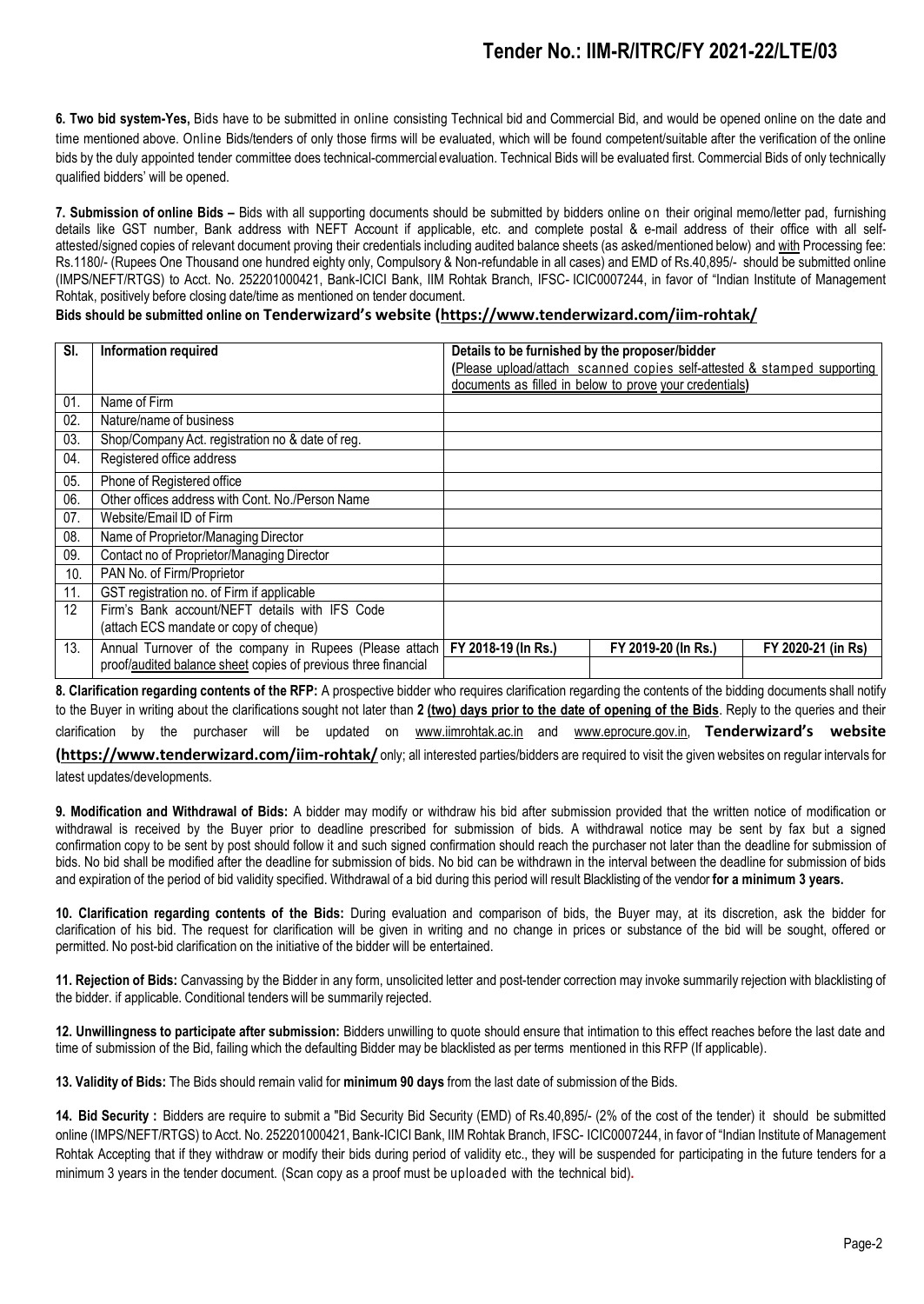#### **Part II – Essential Details of Items/Services required**

**Online bids/tenders are invited for** "**Onsite Supply/Purchase of Laptops (Qty. 32) and Apple MacBook Air (Qty. 03)" (Title of RFP) No.IIM-R/ITRC/FY2021-22/LTE/03 dated:16/02/2022**

**1. Technical Requirements:** (**Laptops only of HP/Dell/Lenovo/ASUS and MacBook Air of Apple OEM** only). – Configuration of the Laptops and MacBook required is as follows:

| SI. No. | Item descriptions                                                                                                                                                                                                                                                                                                    | Qty. | Whether you will provide the<br>Laptops Yes/No |
|---------|----------------------------------------------------------------------------------------------------------------------------------------------------------------------------------------------------------------------------------------------------------------------------------------------------------------------|------|------------------------------------------------|
| 1.0     | Minimum Specifications For Laptops are as specified below:<br>1) Screen Size: 14"<br>2) Core i5 latest generation processor.<br>$3)$ RAM $-$ 16 GB.<br>4) Storage: SSD 512 GB<br>5) Inbuilt web camera, mic, speaker. Min. 2 USB ports<br>6) In-built wireless<br>7) With associated accessories including bag pack. | 32   |                                                |
| 2.0     | Apple MacBook Air: 8 Core processor 13.3 inch SSD 512<br>GB, RAM 8 GB with laptop bag pack                                                                                                                                                                                                                           | 03   |                                                |

The Items should be compatible with the latest software and applications.

- Bidder must have MAF (Manufacturer Authorization Form), scan copy should be attached with the technical bid.
- **2. Warranty contract period** Minimum one year from Successful delivery and serviceability check by the Institute
- a) Bidders are required to provide the additional Two years extended back to back OEM warranty after the initial one year OEM warranty.
- b) Bidders are required to provide the buyback options after 3 Years OEM warranty validity of rates after 3 years
- **3. Delivery and Transportation** –At supplier/Seller/Service provider's expense.
- **4**. **Delivery location** Stores/ ITRC Office of Indian Institute of Management Rohtak (Management City, NH-10 Southern Bypass, Sunaria, Rohtak , Haryana PIN - 124010)
- **5. Consignee details** Indian Institute of Management Rohtak (Management City, NH-10 Southern Bypass, Sunaria, Rohtak, Haryana PIN 124010)

### **Part III – Standard Conditions of Tender**

The Bidder is required to give confirmation of their acceptance of the Standard Conditions of the Request for Proposal mentioned below on their original letter head which will automatically be considered as part of the Letter of Award/Contract concluded with the successful Bidders (i.e. Seller/Seller/Service provider in the Contract) as selected by the Buyer. Failure to do so may result in rejection of the Bid submitted by the Bidder.

**1. Law**: The Contract shall be considered and made in accordance with the laws of the Republic of India. The contract shall be governed by and interpreted in accordance with the laws of the Republic of India, subject to Rohtak jurisdiction.

2. Effective onsite delivery period (Against each issued purchase/demand order): Eight (8 days) from purchase order issue or demand date and shall remain valid until the complete obligations by both the parties under the purchase order/agreement/contract. The deliveries, supplies, installation and performance of the items/services shall commence from the effective date of the purchase order issue date.

**3. Arbitration**: In the event of any dispute/difference/question (referred to as "dispute" hereinafter) between the IIM Rohtak and the contracting agency/seller out of or in any way concerning this contract in respect of any matter, which cannot be settled mutually, shall within 30 days from the date one party informs the other in writing that such a dispute exists, be referred to the conciliator appointed by the Director IIM Rohtak or any other competent authority of the institute. The conciliator shall give written decision within 28 days of receipt of a notification of dispute. The conciliator shall be paid per sitting basis and the cost (fee, transport charges etc.) of conciliator shall be borne equally by both the parties. In case decision of conciliator is disputed by either of the parties, it may request to the Director IIM Rohtak to appoint an Arbitrator within 28 days of the written decision of the conciliator. In neither party refers the dispute (s) for arbitration within the aforementioned 28 days, the conciliator's decision shall be final and binding. Otherwise the dispute shall be referred to the Arbitrator appointed by the Director IIM Rohtak or any other competent authority of the institute for settlement of the dispute in accordance with the provisions of the Arbitration and Conciliation Act, 1996.

**4. Penalty for use of Undue influence**: The seller/Seller/Service provider undertakes that he has not given, offered or promised to give, directly or indirectly, any gift, consideration, reward, commission, fees, brokerage or inducement to any person in service of the Buyer or otherwise in procuring the order/contracts or forbearing to do or for having done or forborne to do any act in relation to the obtaining or execution of the present order/contract or any other Contract with the Government of India for showing or forbearing to show favour or disfavour to any person in relation to the present Contract or any other Contract with the Government of India. Any breach of the aforesaid undertaking by the seller/Seller/Service provider or any one employed by him or acting on his behalf (whether with or without the knowledge of the seller/Seller/Service provider ) or the commission of any offers by the seller/Seller/Service provider or anyone employed by him or acting on his behalf, as defined in Chapter IX of the Indian Penal Code, 1860 or the Prevention of Corruption Act, 1986 or any other Act enacted for the prevention of corruption shall entitle the Buyer to cancel the contract and all or any other contracts with the seller/Seller/Service provider and recover from the seller/Seller/Service provider the amount of any loss arising from such cancellation. A decision of the Buyer's/Competent Financial Authority (CFA) or his nominee to the effect that a breach of the undertaking had been committed shall be final and binding on the seller/Seller/Service provider.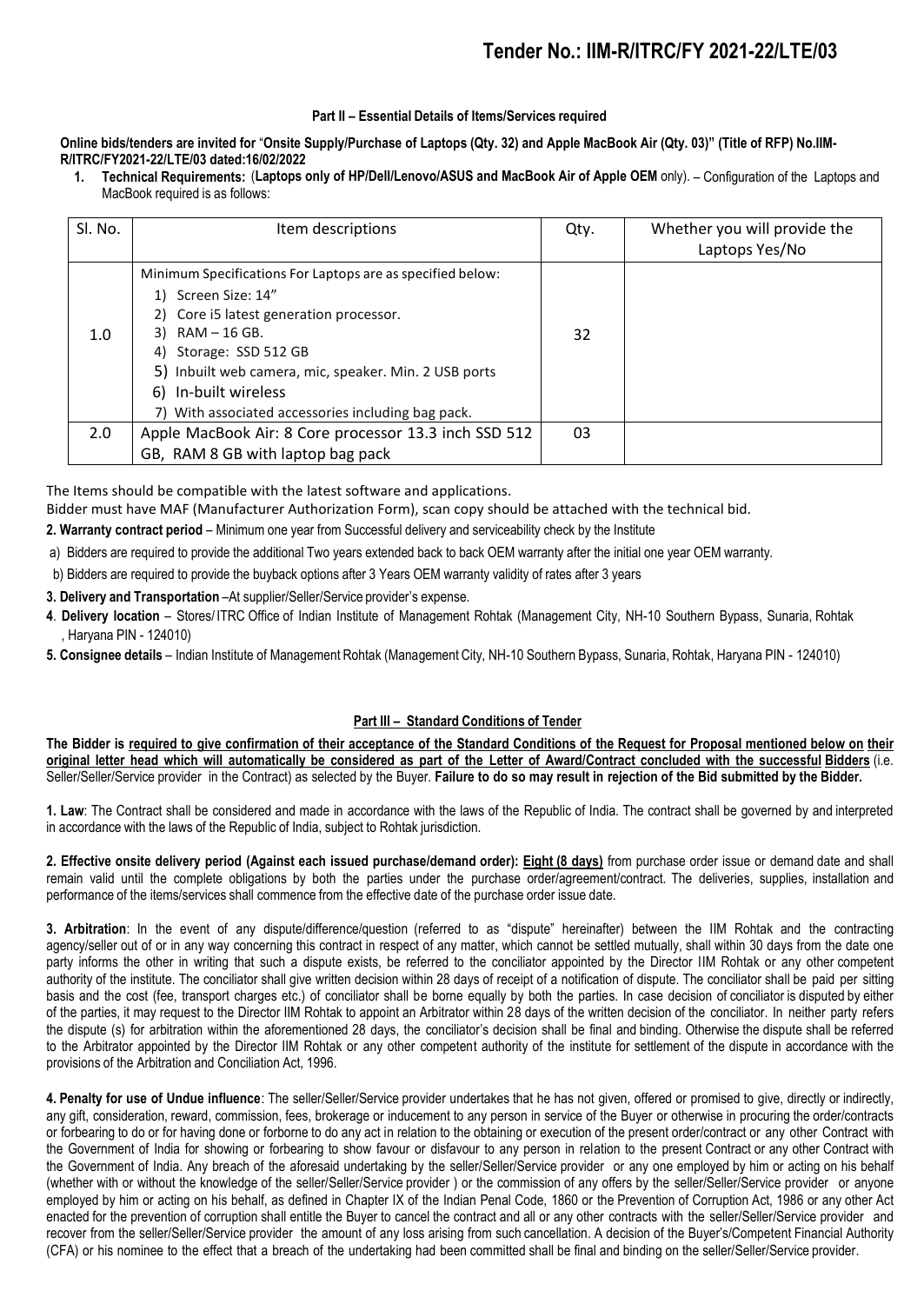Giving or offering of any gift, bribe or inducement or any attempt at any such act on behalf of the seller/Seller/Service provider towards any officer/employee of the Buyer or to any other person in a position to influence any officer/employee of the Buyer for showing any favour in relation to this or any other contract, shall render the seller/Seller/Service provider to such liability/ penalty as the Buyer may deem proper, including but not limited to termination of the contract, imposition of penal damages, forfeiture of the Bank Guarantee and refund of the amounts paid by the Buyer.

**5**. **Agents / Agency Commission**: The Seller/Service provider confirms and declares to the Buyer that the Seller/Service provider is the original manufacturer of the services/products referred to in this Contract and has not engaged any individual or firm, whether Indian or foreign whatsoever, to intercede, facilitate or in any way to recommend to the Government of India or any of its functionaries, whether officially or unofficially, to the award of the contract to the Seller/Service provider; nor has any amount been paid, promised or intended to be paid to any such individual or firm in respect of any such intercession, facilitation or recommendation. The Seller/Service provider agrees that if it is established at any time to the satisfaction of the Buyer that the present declaration is in any way in corrector if at a later stage it is discovered by the Buyer that the Seller/Service provider has engaged any such individual/firm, and paid or intended to pay any amount, gift, reward, fees, commission or consideration to such person, party, firm or institution, whether before or after the signing of this contract, the Seller/Service provider will be liable to refund that amount to the Buyer. The Seller/Service provider will also be debarred from entering into any supply Contract with the Government of India for a minimum period of five years. The Buyer will also have a right to consider cancellation of the Contract either wholly or in part, without any entitlement or compensation to the Seller/Service provider who shall in such an event be liable to refund all payments made by the Buyer in terms of the Contract along with interest at the rate of 2% per annum above MIBOR rate. The Buyer will also have the right to recover any such amount from any contracts concluded earlier with the Government of India.

**6. Access to Books of Accounts**: In case it is found to the satisfaction of the Buyer that the Seller/Service provider has engaged an agent or paid commission or influenced any person to obtain the contract as described in clauses relating to Agents/Agency Commission and penalty for use of undue influence, the Seller/Service provider, on a specific request of the Buyer, shall provide necessary information/ inspection of the relevant financial documents/information.

**7. Non-disclosure of Contract documents**: Except with the written consent of the Buyer, the Seller/Service provider/other party shall not disclose the contract or any provision, specification, plan, design, pattern, sample or information thereof to any third party.

**8. Liquidated Damages**: In the event of the Seller's failure to submit the Bonds, Guarantees and Documents, supply the stores/goods and conduct trials, installation of equipment, training, etc. as specified in this contract/purchase order, the Buyer may, at his discretion, withhold any payment until the completion of the supply/commissioning/installation/contract. The BUYER may also deduct from the SELLER as agreed, **liquidated damages to a sum equivalent to 0.5** (Half) per cent of the prices of any portion of stores/services delivered late, for each week or part thereof, subject to the maximum value of the **Liquidated Damages being not higher than 10% of the invoice value.**

**9**. **Termination (Cancel) of Contract**: The Buyer shall have the right to terminate (Cancel) this Contract/Order in part or in full in any of the following cases: a) The Agency shall be fully responsible for faithful compliance of the provisions of the LoA/purchase/Work Order/Agreement. Any breach or failure to perform the same may result in termination of the purchase order/Work Order/Agreement and forfeiture of the security deposit as well as other legal recourse.

b) The Company providing items/services is declared bankrupt or becomes insolvent.

c) Any misconduct/misbehaviour on the part of employees etc. deployed by the seller/agency will not be tolerated and the same must be replaced with suitable and equivalent immediately, failing to comply with same will lead to termination of order/contract.

d) The Buyer has noticed that the Seller/Service provider has utilized the services of any Indian/Foreign agent in getting this contract and paid any commission to such individual/company etc.

e). The Director, IIM Rohtak reserves the right to reject any or all tenders in whole or in part without assigning any reason thereof and decision of the Director, IIM Rohtak shall be final and binding on the sellers/agencies in respect of any clause covered under the contract/PO.

**10. Notices**: Any notice required or permitted by the contract shall be written in the Hindi or English language and may be delivered personally or may be sent by FAX or registered pre-paid mail/airmail, addressed to the last known address of the party to whom it is sent.

**11. Transfer and Sub-letting**: The Seller/Service provider has no right to give, bargain, sell, assign or sublet or otherwise dispose of the order/Contract or any part thereof, as well as to give or to let a third party take benefit or advantage of the present Contract or any part thereof.

**12. Patents and other Industrial Property Rights**: The prices stated in the present Contract shall be deemed to include all amounts payable for the use of patents, copyrights, registered charges, trademarks and payments for any other industrial property rights. The seller/service provider shall indemnify the Buyer against all claims from a third party at any time on account of infringement of any or all the rights mentioned in the previous paragraphs, whether such claims arise in respect of manufacturer or use. The Seller/Service provider shall be responsible for the delivery of item/services irrespective of infringement of any or all the rights mentioned above.

13) Amendments: No provision of present proposal/Contract shall be changed or modified in any way (including this provision) either in whole or in part except by an instrument in writing made after the date of order/contract and signed on behalf of both the parties and which expressly states to amend the present Contract.

#### **14) Taxes and Duties**

**a.** If Bidder desires to ask for GST, statuary compliances, duties etc., the same must be specifically stated. In the absence of any such stipulation, it will be presumed that the prices include all such charges and no claim for the same will be entertained.

**b.** If reimbursement of any Duty/Tax is intended as extra over the quoted prices, the Bidder must specifically say so. In the absence of any such stipulation it will be presumed that the prices quoted are firm and final and no claim on account of such duty/tax will be entrained after the opening of tenders.

**c.** If a Bidder chooses to quote a price inclusive of any duty/tax and does not confirm inclusive of such duty/tax so included is firm and final, he should clearly indicate the rate of such duty/tax and quantum of such duty/tax included in the price. Failure to do so may result in ignoring of such offers summarily.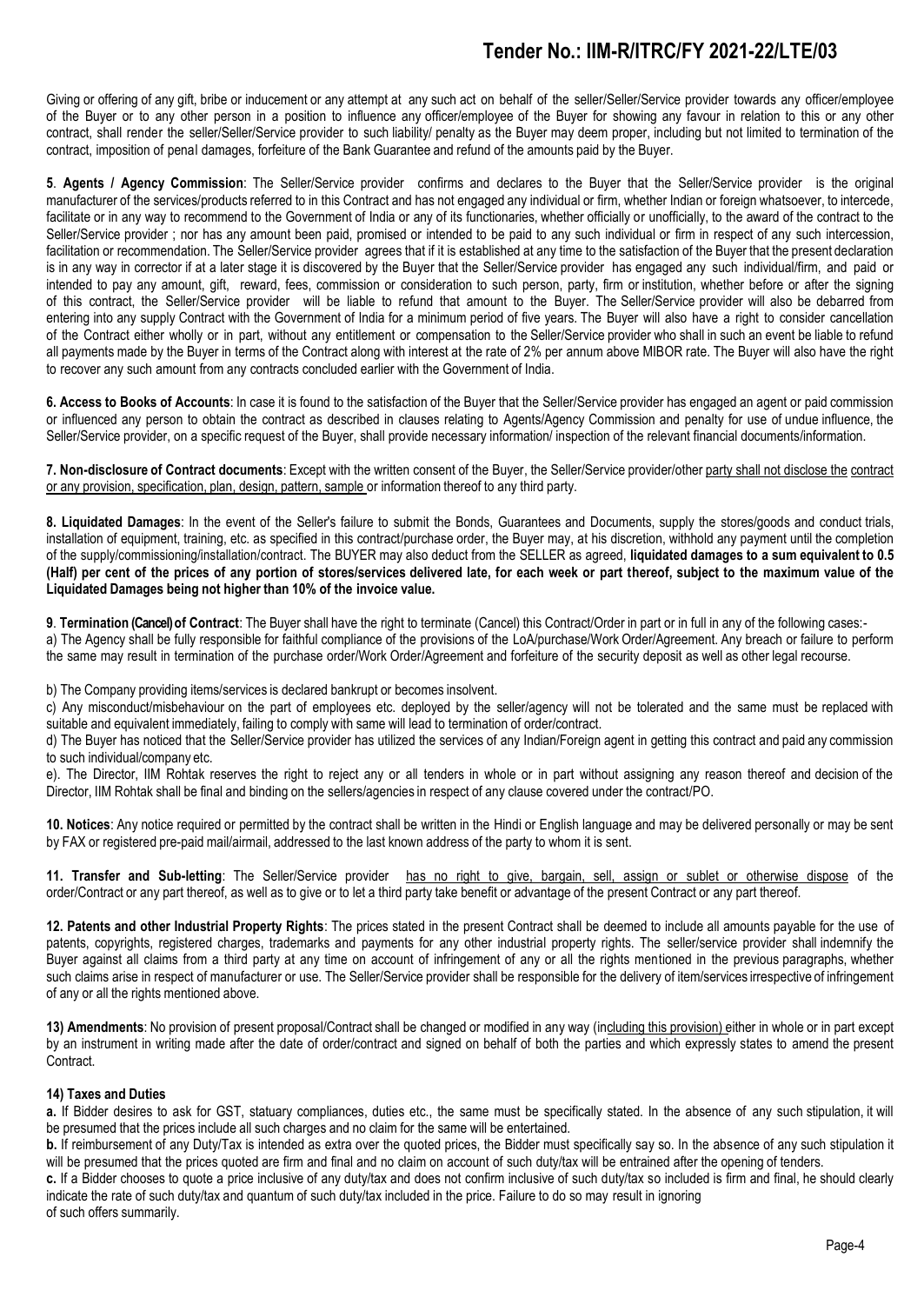**d.** If a Bidder is exempted from payment of any duty/tax up to any value of supplies from them, he should clearly state that no such duty/tax will be charged by him up to the limit of exemption which he may have.

If any concession is available in regard to rate/quantum of any Duty/tax, it should be brought out clearly. Stipulations like, the said duty/tax was presently not applicable but the same will be charged if it becomes applicable later on, will not be accepted unless in such cases it is clearly stated by a Bidder that such duty/tax will not be charged by him even if the same becomes applicable later on. In respect of the Bidders, who fail to comply with this requirement, their quoted prices shall be loaded with the quantum of such duty/tax which is normally applicable on the item in question for the purpose of comparing their prices with other Bidders.

**e**. Any change in any duty/tax upward/downward as a result of any statutory variation in excise taking place within contract terms shall be allowed to the extent of actual quantum of such duty/tax paid by the supplier. Similarly, in case of downward revision in any duty/tax, the actual quantum of reduction of such duty/tax shall be reimbursed to the Buyer by the Seller/Service provider. All such adjustments shall include all reliefs, exemptions, rebates, concession etc. if any obtained by the Seller/Service provider.

**15**. **Pre-Integrity Pact Clause**: An "Integrity Pact" would be signed between the IIM Rohtak and the Bidder for purchase (If required). This is a binding agreement between the Buyer and Bidders for specific contracts in which the Buyer promises that it will not accept bribes during the procurement process and Bidders promise that they will not offer bribes. Under this Pact, the Bidders for specific item/services or contracts agree with the Buyer to carry out the procurement in a specified manner. The Format of Pre-Integrity Clause will be as per the prescribed format will be provided on request (If required). The essential elements of the Pact will be as follows:

**a**. A pact (contract) between the IIM Rohtak, "the authority or the "principal" and those companies submitting a tender for this specific activity (The Bidder");

**b.** An undertaking by the Principal that its officials will not demand or accept any bribes, gifts etc., with appropriate disciplinary or criminal sanctions in case of violation;

**c.** A statement by each Bidder that it has not paid, and will not pay, any bribes;

**d**. An undertaking by each Bidder to disclose all payments made in connection with the Contract in question to anybody (including agents and other middlemen as well as family members, etc., of officials); the disclosure would be made either at the time of submission of Bids or upon demand of the Principal, especially when a suspicion of a violation by that Bidder emerges;

- **e**. The explicit acceptance by each Bidder that the no-bribery commitment and the disclosure obligation as well as the attendant sanctions remain in force for the winning Bidder until the contract has been fully executed.
- **f.** Undertaking on behalf of a Bidding company will be made "in the name and on behalf of the company's Chief Executive Officer".
- **g.** The following set of sanctions shall be enforced for any violation by a Bidder of its commitments or undertakings:
- **i.** Denial or loss of contracts;
- **j.** Forfeiture of the Bid security and performance bond;
- **k.** Liability for damages to the principal and the competing Bidders; and
- **l.** Debarment of the violator by the Principal for an appropriate period of time.

**m.** Bidders are also advised to have a company code of conduct (clearly rejecting the use of bribes and other unethical behaviour and compliance program for the implementation of the code of conduct throughout the company.

#### **Part IV – Special Conditions of RFP**

The Bidder is required to give confirmation of their acceptance of Special Conditions of the RFP mentioned below on their original letter head which will automatically be considered as part of the Contract concluded with the successful Bidder (i.e. Seller in the Contract) as selected by the Buyer. Failure to do so may result in rejection of Bid submitted by the Bidder.

- 1. **Performance Bank Guarantee (PBG)**: The performance security deposit of 5% of the order value for the contract period subject to due verification/authentication form issuing bank. Payment will be made after successful completion of delivery, serviceability check by the Institute and submission of PBG of 5% of the order value. EMD will be refunded after receipt of the PBG and successful completion of delivery, Installation and serviceability check.
- 2. **Option Clause**: The contract will have an Option Clause, wherein the Buyer may exercise an option to procure an **additional 50% of the original contracted** quantity in accordance with the same terms & conditions of the present contract. This will be applicable within the currency of contract. The Bidder is to confirm the acceptance of the same for inclusion in the contract. It will be entirely the discretion of the Buyer to exercise this option or not.

3. **Repeat Order Clause** – The contract will have a Repeat Order Clause, wherein the Buyer may **order up to 50% quantity of** the items under the present contract within twelve months from the date of supply/successful completion of this contract, the cost, terms & conditions remaining the same. The Bidder is to confirm acceptance of this clause. It will be entirely the discretion of the Buyer to place the Repeat order or not.

4. **Tolerance Clause** – To take care of any change in the requirement during the period starting from issue of RFP till placement of the contract, Buyer reserves the **right to 50 % plus/minus increase or decrease** the quantity of the required goods up to that limit without any change in the terms & conditions and prices quoted by the Seller. While awarding the contract, the quantity ordered may be increased or decreased by the Buyer within this tolerance limit. It will be entirely the discretion of the Buyer to place the Repeat order or not.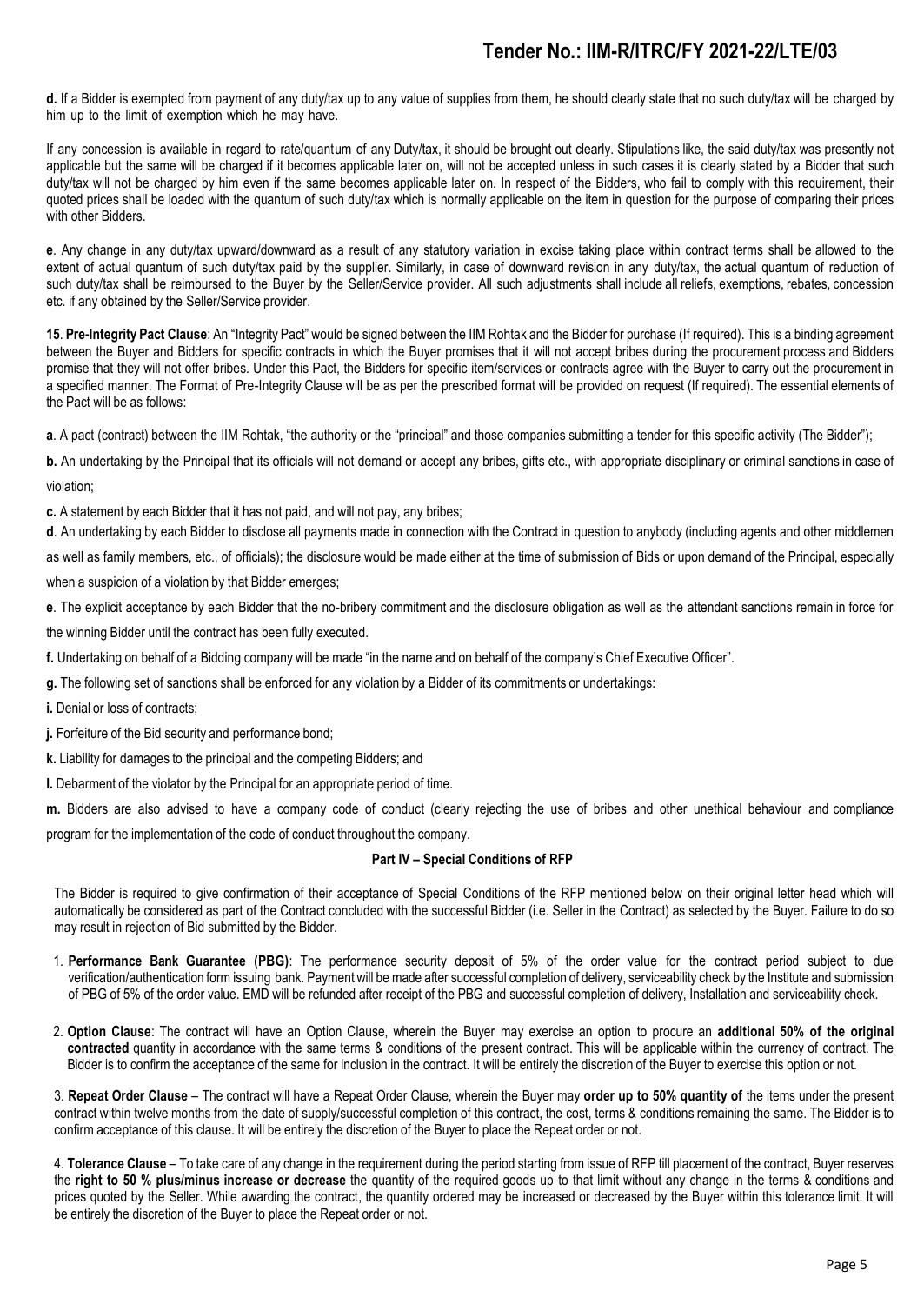5. **Payment Terms for Indigenous Sellers -** It will be mandatory for the Bidders to indicate their bank account numbers and other relevant e-payment details so that payments could be made through ECS/EFT mechanism instead of payment through cheques, wherever feasible. A copy of the model mandate form prescribed by RBI to be submitted by Bidders for receiving payments through ECS is available on Institutes website and can be given on request. The payment will be made as per the following terms, on production of the requisite documents: a. 100% payment in Indian rupees after successful delivery/installation/commissioning of supplied items in time and acceptance by the user subject to production of invoice in originals with all mandatory documents.

6. **Advance Payments**: No advance payment(s) will be made.

7. **Fall clause -** The following fall clause will form part of the contract placed on successful Bidder -

a. The price charged for the item/services supplied under the contract by the Seller shall in no event exceed the lowest prices at which the Seller sells the item/services or offer to sell item/services of identical description to any persons/Organisation including the purchaser or any department of the Central government or any Department of state government or any statutory undertaking the central or state government as the case may be during the period till performance of all supply Orders placed during the currency of the rate contract is completed.

b. If at any time, during the said period the Seller reduces the sale price, sells or offer to sell such item/services to any person/organisation including the Buyer or any Dept., of central Govt. or any Department of the State Government or any Statutory undertaking of the Central or state Government as the case may be at a price lower than the price chargeable under the contract, the shall forthwith notify such reduction or sale or offer of sale to the Director general of Supplies & Disposals and the price payable under the contract for the item/services of such reduction of sale or offer of the sale shall stand correspondingly reduced. The above stipulation will, however, not apply to:--

a. Exports by the Seller.

b. Sale of goods as original equipment at price lower than lower than the prices charged for normal replacement.

c. Sale of goods such as drugs which have expiry dates.

 d. Sale of goods at lower price on or after the date of completion of sale/placement of the order of goods by the authority concerned under the existing or previous Rate Contracts as also under any previous contracts entered into with the i.e. Central or State Govt. Depts, including their undertakings excluding joint sector companies and/or private parties and bodies.

8. **Exchange Rate Variation Clause**: Not applicable, (Price quoted by the bidder must be quoted in Indian Rupees and the same should be **firm and valid for min. 90 days from tender closing date** and no foreign exchange rate variation would be allowed during validity of bid)

#### **9. Risk & Expense clause**

a). Should the item/services or any instalment thereof not be delivered within the time or times specified in the contract documents, or if defective delivery is made in respect of the item/services or any instalment thereof, the Buyer shall after granting the Seller 07 days to cure the breach, be at liberty, without prejudice to the right to recover liquidated damages as a remedy for breach of contract, to declare the contract as cancelled either wholly or to the extent of such default.

b). Should the item/services or any instalment thereof not perform in accordance with the specifications / parameters provided by the SELLER during the check proof tests to be done in the BUYER's country, the BUYER shall be at liberty, without prejudice to any other remedies for breach of contract, to cancel the contract wholly or to the extent of such default.

c). In case of a material breach that was not remedied within 07 days, the BUYER shall, having given the right of first refusal to the SELLER be at liberty to purchase, manufacture, or procure from any other source as he thinks fit, other item/services of the same or similar description to make goods./services.

#### **10. Force Majeure clause**

a. Neither party shall bear responsibility for the complete or partial non-performance of any of its obligations (except for failure to pay any sum which has become due on account of receipt of goods under the provisions of the present contract), if the non-performance results from such Force Majeure circumstances as Flood, Fire, Earth Quake and other acts of God as well as War, Military operation, blockade, Acts or Actions of State Authorities or any other circumstances beyond the parties control that have arisen after the conclusion of the present contract.

b. In such circumstances the time stipulated for the performance of an obligation under the present contract is extended correspondingly for the period of time of action of these circumstances and their consequences.

c. The party for which it becomes impossible to meet obligations under this contract due to Force Majeure conditions, is to notify in written form the other party of the beginning and cessation of the above circumstances immediately, but in any case not later than 10 (Ten) days from the moment of their beginning.

d. Certificate of a Chamber of Commerce (Commerce and Industry) or other competent authority or organization of the respective country shall be a sufficient proof of commencement and cessation of the above circumstances.

e. If the impossibility of complete or partial performance of an obligation lasts for more than One (01) month, either party hereto reserves the right to terminate the contract totally or partially upon giving prior written notice of 15 (Fifteen) days to the other party of the intention to terminate without any liability other than reimbursement on the terms provided in the agreement for the goods received.

**11. Product support/warranty –** Shall be provided through respective OEM (Original Equipment Manufacturer) for the items under question or as mentioned/asked against each category.

13**. Import License**: The Bidders are to confirm that they have requisite import license (If applicable) from respective Govt. Authorities and Authorization from the manufacturer if applicable.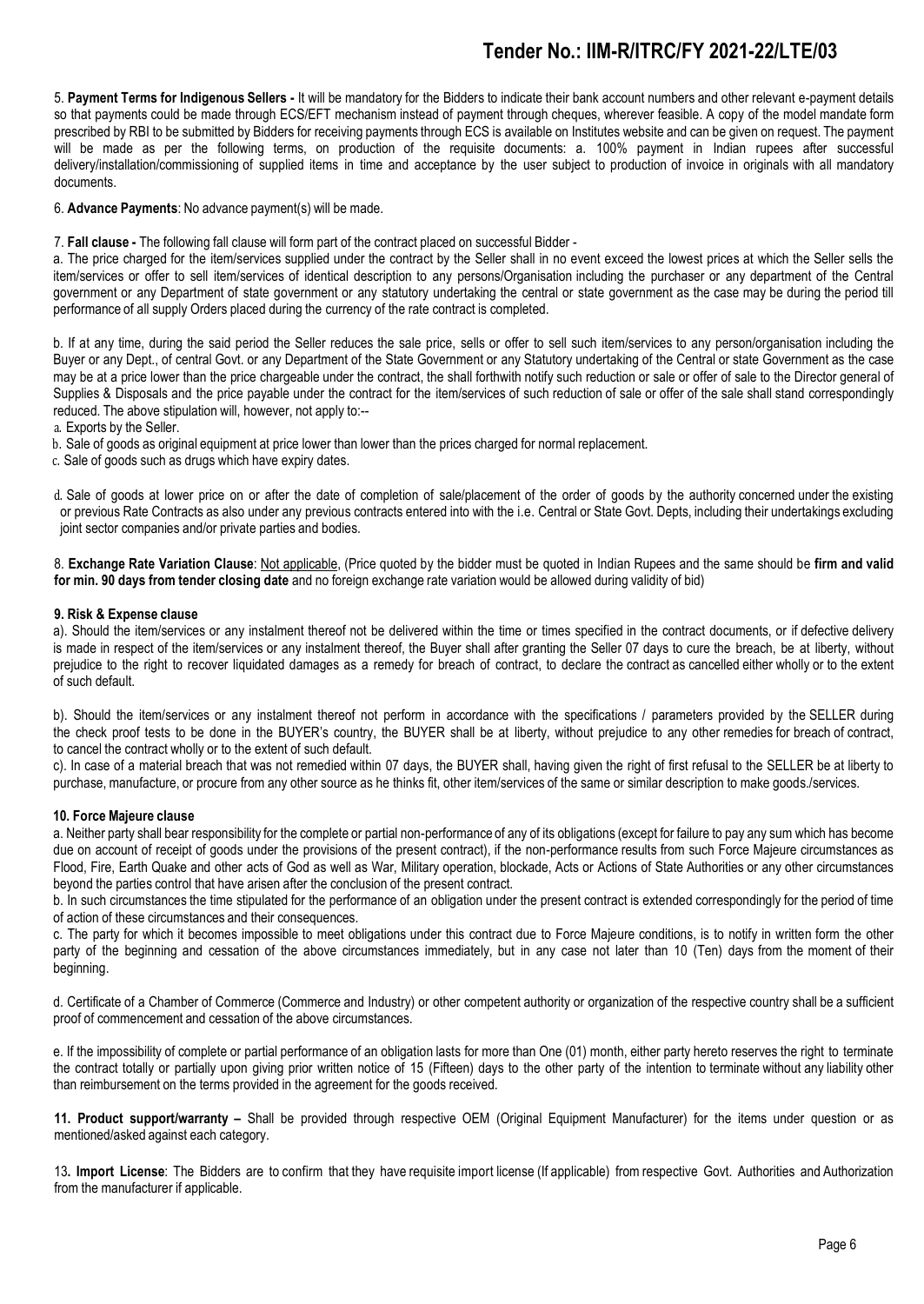14. **Earliest Acceptable version-** Latest material with respective manufacturer warranty shall only be supplied under this proposal or subsequently concluded contract/Order.

15. **Transportation/delivery of items/services**: At suppliers expense on site i.e. at Indian Institute of Management Rohtak (New Campus, near Sunaria Village, Rohtak), Haryana PIN-124 010.

16. **Packing, Marking, Insurance and forwarding:** At supplier's, expense All-inclusive).

17. **Quality**: The quality of the item/services must be delivered according to the present order/Contract shall correspond to the technical specifications/conditions and standards valid for the deliveries of the same in Seller's country or specifications enumerated as per RFP and shall also include therein modification to the item/services suggested by the Buyer. Such modifications will be mutually agreed to. The Seller confirms that the item/services to be supplied under this Contract shall be genuine.

18. **Inspection Authority**: The Inspection will be carried out by notified inspecting agency of IIM Rohtak (i.e. ITRC dept.). The mode of Inspection will be Departmental Inspection.

19. **Onsite Warranty/Guarantee/free replacement –** As per respective manufacturer/OEMs standard terms for all items under question or as mentioned/asked against each category (refer price bid) or free replacement against defective or substandard quality supply or malfunctioning for all mentioned items/services if not mentioned against the respective category.

#### **Part V – Evaluation Criteria & Price Bid issues**

**1. Evaluation Criteria -** The broad guidelines for evaluation of Bids will be as follows:

a. Only those Bids will be evaluated which are found to be fulfilling all the eligibility and qualifying requirements of the RFP, both technically and commercially.

b. In respect of Bids forwarded by the Bidders will be evaluated by the Buyer with reference to the technical characteristics of the equipment/material as mentioned in the RFP (Part –II, Para-2). The compliance of bids would be determined based on the parameters specified in the RFP and successful onsite demonstration of the offered products/items (if felt necessary & asked) before the bids evaluation committee. The Price Bids/Commercials of only those bidders will be considered & evaluated whose bids would clear the technical specification evaluation criteria's (including onsite demonstration).

c. The lowest price bid against each category will be decided upon the lowest price quoted by the particular Bidder as per the Price Format given at Para 2 below. The consideration of taxes and duties in evaluation process will be as follows:

i. In cases where only indigenous Bidders are competing, all taxes and duties (including those for which exemption certificates are issued) quoted by the Bidders will be considered. The ultimate cost to the Buyer would be the deciding factor for ranking of Bids.

ii. In cases where both foreign and indigenous Bidders are competing, following criteria would be followed –

1. In case of foreign Bidders, the basic cost (CIF) quoted by them would be the basis for the purpose of comparison of various tenders.

2. In case of indigenous Bidders, excise duty on fully formed equipment would be offloaded.

3. Sales tax and other local levies, i.e. octroi, entry tax etc would be ignored in case of indigenous Bidders.

d. The Bidders are required to spell out the rates of Customs duty, Excise duty, GST, etc in unambiguous terms; otherwise their offers will be loaded with the maximum rates of duties and taxes for the purpose of comparison of prices. If reimbursement of Customs duty / Excise Duty /GST is intended as extra, over the quoted prices, the Bidder must specifically say so. In the absence of any such stipulation it will be presumed that the prices quoted are firm and final and no claim on account of such duties will be entrained after the opening of tenders. If a Bidder chooses to quote a price inclusive of any duty and does not confirm inclusive of such duty so included is firm and final, he should clearly indicate the rate of such duty and quantum of excise duty included in the price. Failure to do so may result in ignoring of such offers summarily. If a Bidder is exempted from payment of Customs duty / Excise Duty / GST duty up to any value of supplies from them, they should clearly state that no excise duty will be charged by them up to the limit of exemption, which they may have. If any concession is available in regard to rate/quantum of Customs duty / Excise Duty / GST, it should be brought out clearly. Stipulations like, excise duty was presently not applicable but the same will be charged if it becomes leviable later on, will not be accepted unless in such cases it is clearly stated by a Bidder that excise duty will not be charged by him even if the same becomes applicable later on. In respect of the Bidders who fail to comply with this requirement, their quoted prices shall be loaded with the quantum of excise duty, which is normally applicable on the item in question for the purpose of comparing their prices with other Bidders. The same logic applies to Customs duty and GST also.

e. In import cases, all the foreign quotes will be brought to a common denomination in Indian Rupees by adopting the exchange rate as BC selling rate of the State Bank of India on the date of the opening of Price Bids.

f. If there is a discrepancy between the unit price and the total price that is obtained by multiplying the unit price and quantity, the unit price will prevail and the total price will be corrected. If there is a discrepancy between words and figures, the amount in words will prevail for calculation of price.

g. The Buyer reserves the right to evaluate the offers received by using Discounted Cash Flow method. In case cash flow involves more than one currency, the same will be brought to a common denomination in Indian Rupees by adopting exchange rate as BC selling rate of the State Bank of India on the date of the opening of Price Bids.

#### h. The Lowest reasonable, economical & acceptable bids against requisite items, as mentioned in Part-V Para 2 of this RFP/proposal document

will be considered further for placement of contract/Supply Order/LoA after complete clarification and price negotiations as decided by the Buyer. The Buyer will have the right to award contracts to different/multiple bidders for being lowest in particular category of items, if situation desires. The Buyer also reserves the right to do apportionment of quantity, if it is convinced that Lowest Bidder is not in a position to supply full quantity in stipulated time.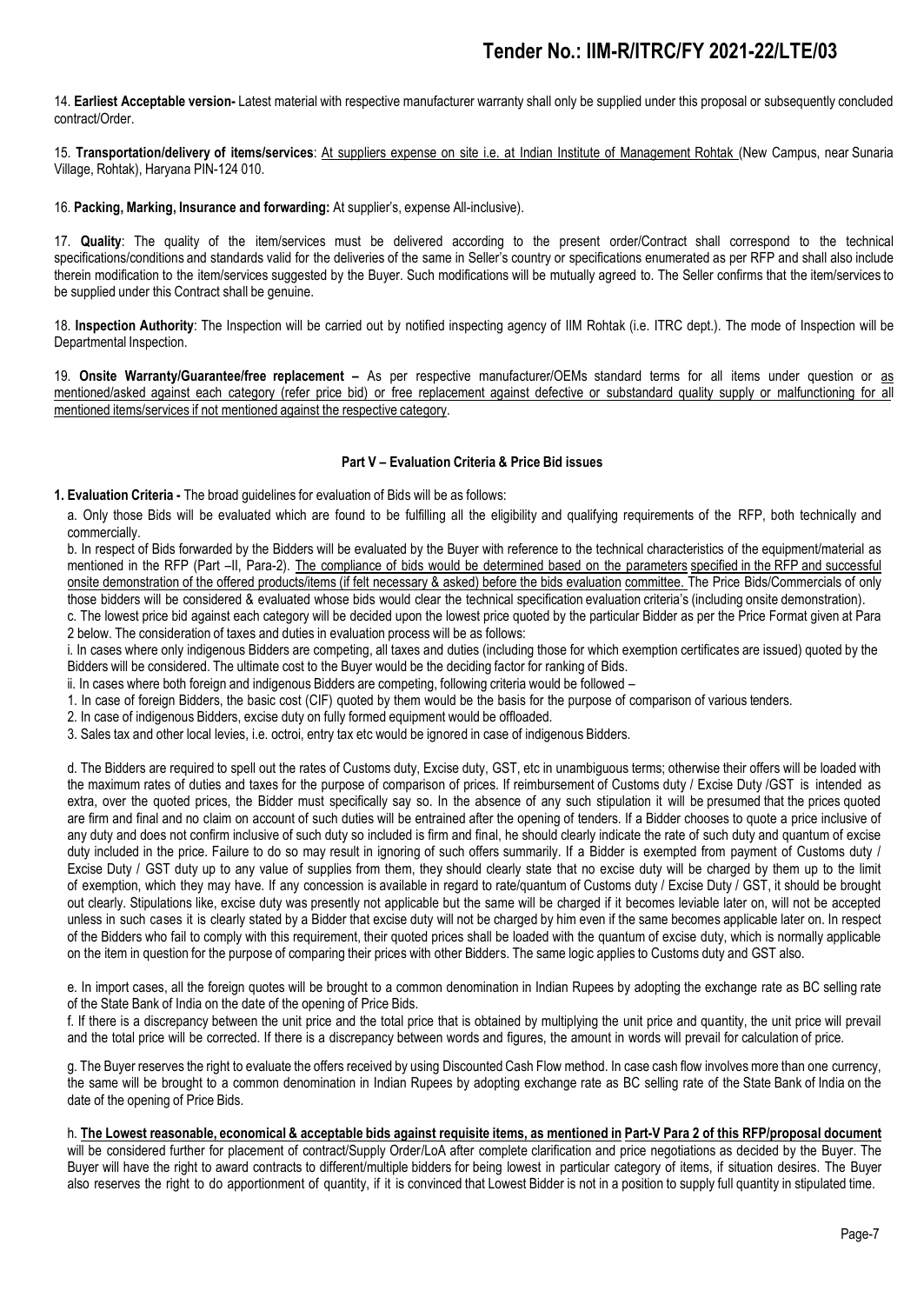i. Any other criteria as applicable to suit a particular case.

j. Rates must be quoted in Indian rupees in import cases, all the foreign quotes will be brought to a common denomination in Indian Rupees by adopting the RBI/SBI/GOC declared exchange rate.

k. Bidder must have minimum three years' of experience for supplying IT product and services.

l. Bidders must have executed similar nature of supply in last seven years.

m. One similar nature of work not less than 80% of the estimated cost of tender (not less that Rs.16,35,800/-) OR

n. Two similar nature of work not less than 60% of the estimated cost of tender (not less that Rs.12,26,850/-) OR

o. Three similar nature of work not less than 40% of the estimated cost of tender (not less that Rs.8,17,900/-) OR

2. **Price Bid Format**: The Price Bid Format is given below/provided online and Bidders are required to fill this up correctly with full details:- Seal and Sign. of Proprietor/ Auth. Signatory/Bidder,

**Date: 16/02/2022**

(Systems Administrator)

### **Check list –**

1. Processing fee: Rs.1180/- (Rupees One Thousand one hundred eighty only, Compulsory & Non-refundable in all cases) and EMD of Rs.40,895/- should be submitted online (IMPS/NEFT/RTGS) to Acct. No. 252201000421, Bank-ICICI Bank, IIM Rohtak Branch, IFSC- ICIC0007244, in favor of "Indian Institute of Management Rohtak. **(Proof must be uploaded with online technical bid, there is no relaxation of processing fee for MSME, Bids without** 

### **processing fee (Rs.1180/-) will not be considered.).**

2. Duly filled and signed scanned copies of Tender document by authorised signatory on all pages with company's credential documents like firms' Reg.Certificate/Partnership deed etc., company profile, GST reg. copy, copy of MOA (Memorandum of Association) all brochures of respective items/accessories with sign & seal on each page, duly attested copies of balance sheets.

2.1 Bidder must have MAF (Manufacturer Authorization Form), scan copy should be attached with the technical bid.

3. Self-attested copy of all relevant supporting documents (Refer Part-II Para-2 above) as applicable (**should be uploaded with technical bid**).

4. Bidders are require to submit EMD of Rs.40,895/- should be submitted online (IMPS/NEFT/RTGS) to Acct. No. 252201000421, Bank-ICICI Bank, IIM Rohtak Branch, IFSC- ICIC0007244, in favor of "Indian Institute of Management Rohtak. **(Proof must be uploaded with online technical bid (Proof/ scanned copy must be uploaded/submitted with online technical bid**).

5. Bids must be submitted online on **<https://www.tenderwizard.com/iim-rohtak/>** before closing date/time positively.

- 6. San copy of Covering/Forwarding letter of Bids should be on original letter head of the company duly ink signed and stamped with company seal.
- **7. Bidder must have minimum three years' of experience for supplying IT Product and services.**

**8. Bidders must have executed similar nature of supply in last seven years.** 

 **8.1** One similar nature of work not less than 80% of the estimated cost of tender (not less that Rs.16,35,800/-) OR

**8.2** Two similar nature of work not less than 60% of the estimated cost of tender (not less that Rs.12,26,850/-) OR

**8.3** Three similar nature of work not less than 40% of the estimated cost of tender (not less that Rs.8,17,900/-) OR

 **9.0** Bidders are required to upload a check list of the document uploaded online.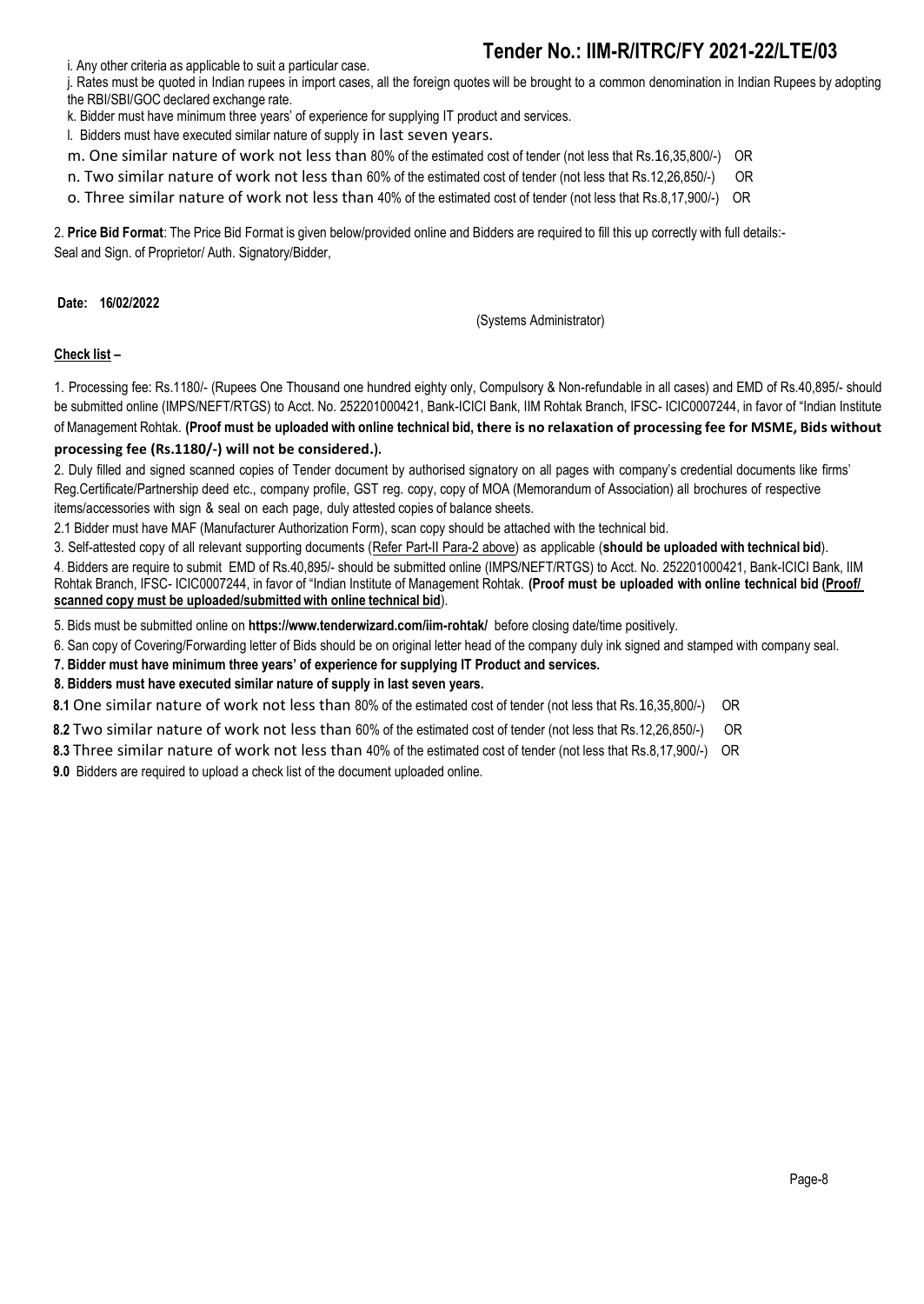## **Part-V Para 2 (Financial Bid Format.)**

**Online bids/tenders are invited for** "**Onsite Supply/Purchase of Laptops (Qty. 32) and Apple MacBook Air (Qty. 03)" (Title of RFP) No.IIM-R/ITRC/FY2021-22/LTE/03 dated:16/02/2022**

 **(Laptops only of HP/Dell/Lenovo/ASUS and MacBook Air of Apple OEM only)**

| SI. No. | Item descriptions                                          | Qty. | Unit Cost        | <b>Total Cost without</b> |
|---------|------------------------------------------------------------|------|------------------|---------------------------|
|         |                                                            |      | without GST (Rs) | GST(Rs)                   |
|         | Minimum Specifications For Laptops are as specified below: |      |                  |                           |
|         | 1) Screen Size: 14"                                        |      |                  |                           |
|         | 2) Core i5 latest generation processor.                    |      |                  |                           |
| 1.0     | $3)$ RAM $-$ 16 GB.                                        | 32   |                  |                           |
|         | 4) Storage: SSD 512 GB                                     |      |                  |                           |
|         | 5) Inbuilt web camera, mic, speaker. Min. 2 USB ports      |      |                  |                           |
|         | 6) In-built wireless                                       |      |                  |                           |
|         | 7) With associated accessories including bag pack.         |      |                  |                           |
| 2.0     | Apple MacBook Air: 8 Core processor 13.3 inch SSD 512      | 03   |                  |                           |
|         | GB, RAM 8 GB with bag                                      |      |                  |                           |
|         |                                                            |      |                  |                           |
|         | Total GST (%) (Rs)                                         |      |                  |                           |
|         |                                                            |      |                  |                           |

**Warranty contract period** – Minimum one year from Successful delivery and serviceability check by the Institute

a) Bidders are required to provide the additional 2 years extended back to back OEM warranty rates, after the initial OEM warranty, validity of rates after 1 year

b) Bidders are required to provide the buyback options after 3 Years OEM warranty validity of rates after 3 years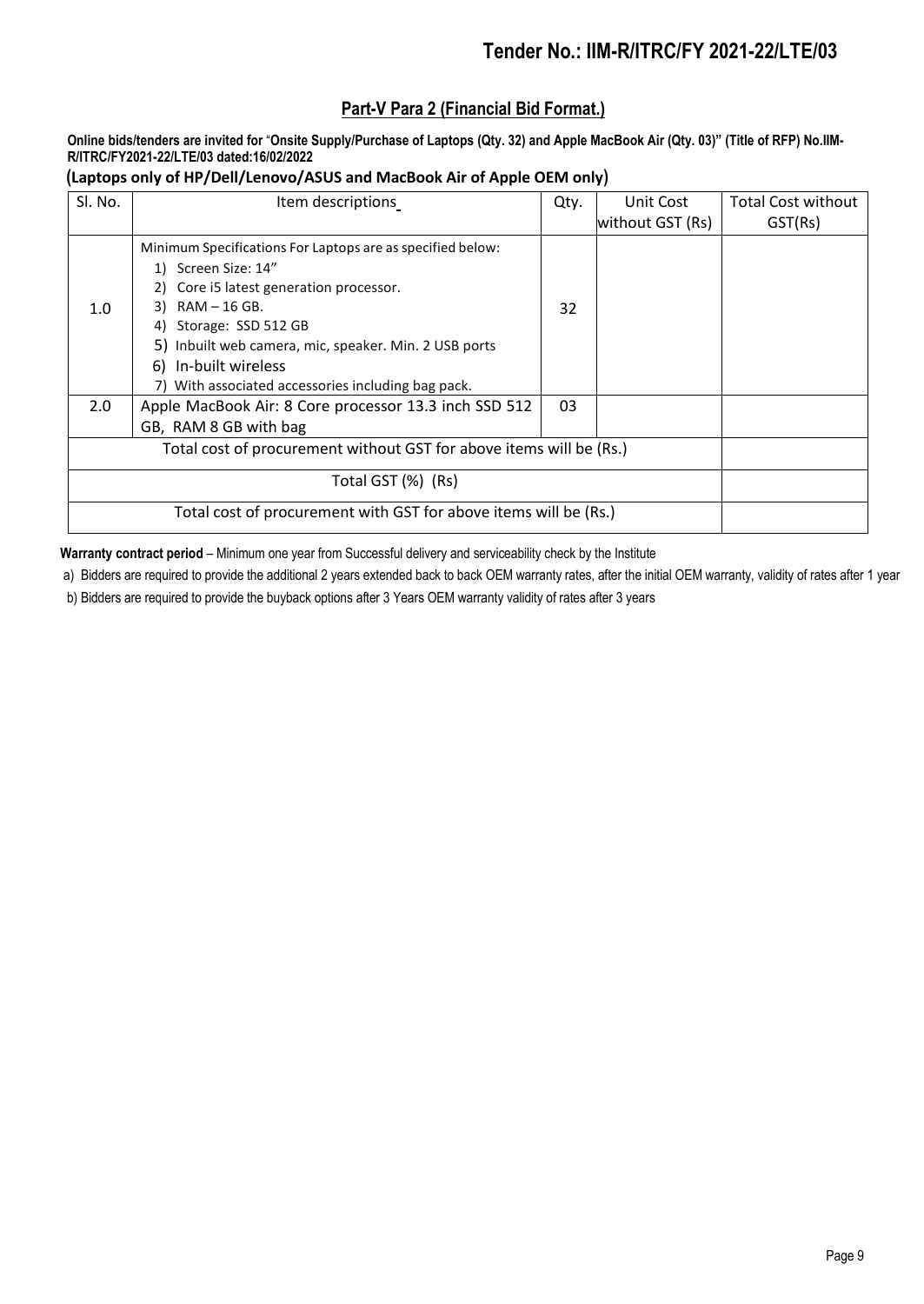## **PLEDGE OF COMPLIANCE**

(To be given on original letter head of the company/firm by the legal owner/authorized signatory of the company/firm)

|                                                                                                                                                          |  |  | Registered | office's | full |  |
|----------------------------------------------------------------------------------------------------------------------------------------------------------|--|--|------------|----------|------|--|
|                                                                                                                                                          |  |  |            |          |      |  |
| bids/tenders are invited for "Onsite Supply/Purchase of Laptops (Qty. 32) and Apple MacBook Air (Qty. 03)" (Title of RFP) No.IIM-R/ITRC/FY2021-22/LTE/03 |  |  |            |          |      |  |
| dated:16/02/2022                                                                                                                                         |  |  |            |          |      |  |

to the Indian Institute of Management Rohtak **(**Management City, NH-10, Southenn Byepass, Sunaria, Rohtak PIN124 010**)** hereby undertake that I/We have no criminal antecedents, never declared bankrupt, never black listed by any Govt./PSU/Autonomous dept./agency/body and we shall abide by all terms and conditions mentioned in this tender document and subsequently issued PO/LoA/LoI/work order/Agreement against the said tender enquiry. In the event of any breach of terms and conditions of this tender and subsequently issued PO/LoA/LoI/work order/Agreement against the said tender enquiry during the entire period of contract, we shall take the full responsibilities of any loss incurred by my agency/company employees/representatives by their negligence to IIM Rohtak including financial, time and reputation as assessed by competent authority of IIM Rohtak and my company/agency will fully compensate to IIM Rohtak for all such losses without ensuing any legal process.

| Company's official seal |  |
|-------------------------|--|
|                         |  |
|                         |  |
|                         |  |
|                         |  |
|                         |  |